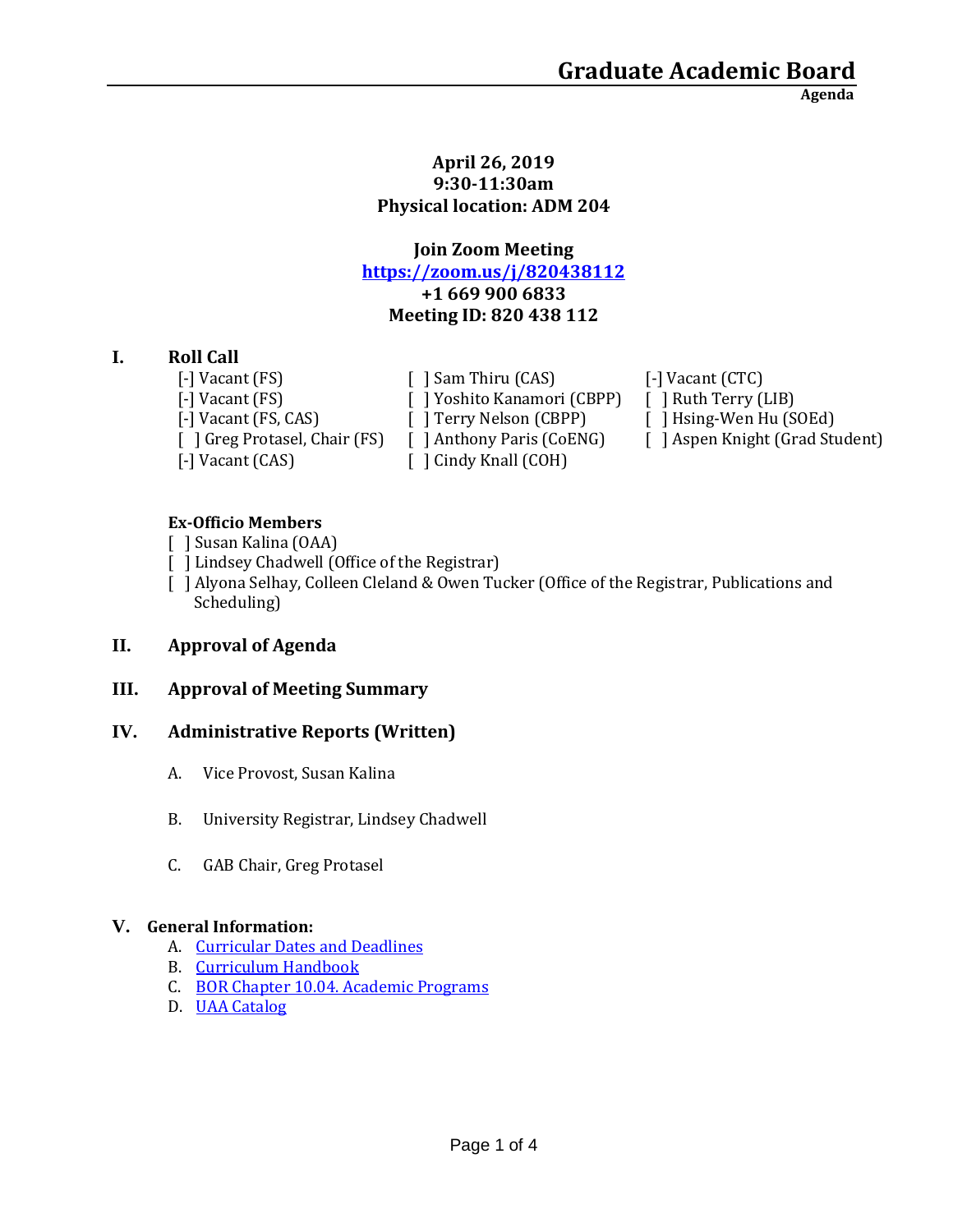**Agenda**

# **VI. Program/Course Action Request/Policy - Second Readings**

3/12/2019 Chg [CE A639: Loads on Structures](https://nextcatalog.uaa.alaska.edu/courseleaf/courseleaf.cgi?page=/courseadmin/1302/index.html&step=tcadiff)

# **VII. Program/Course Action Request/Policy – First Readings**

# **Courses**

#### **Programs**

4/9/2019 Chg [CMHL-GRCERT: Graduate Certificate in Children's Mental Health](https://nextcatalog.uaa.alaska.edu/courseleaf/courseleaf.cgi?page=/programadmin/5/index.html&step=tcadiff)

## **VIII. Old Business**

#### **IX. New Business**

A. Officer Elections

## **X. Informational Items and Adjournment**

A. Next Meeting: September 13, 2019 (ADM 204) Same time as Academic Assessment Seminar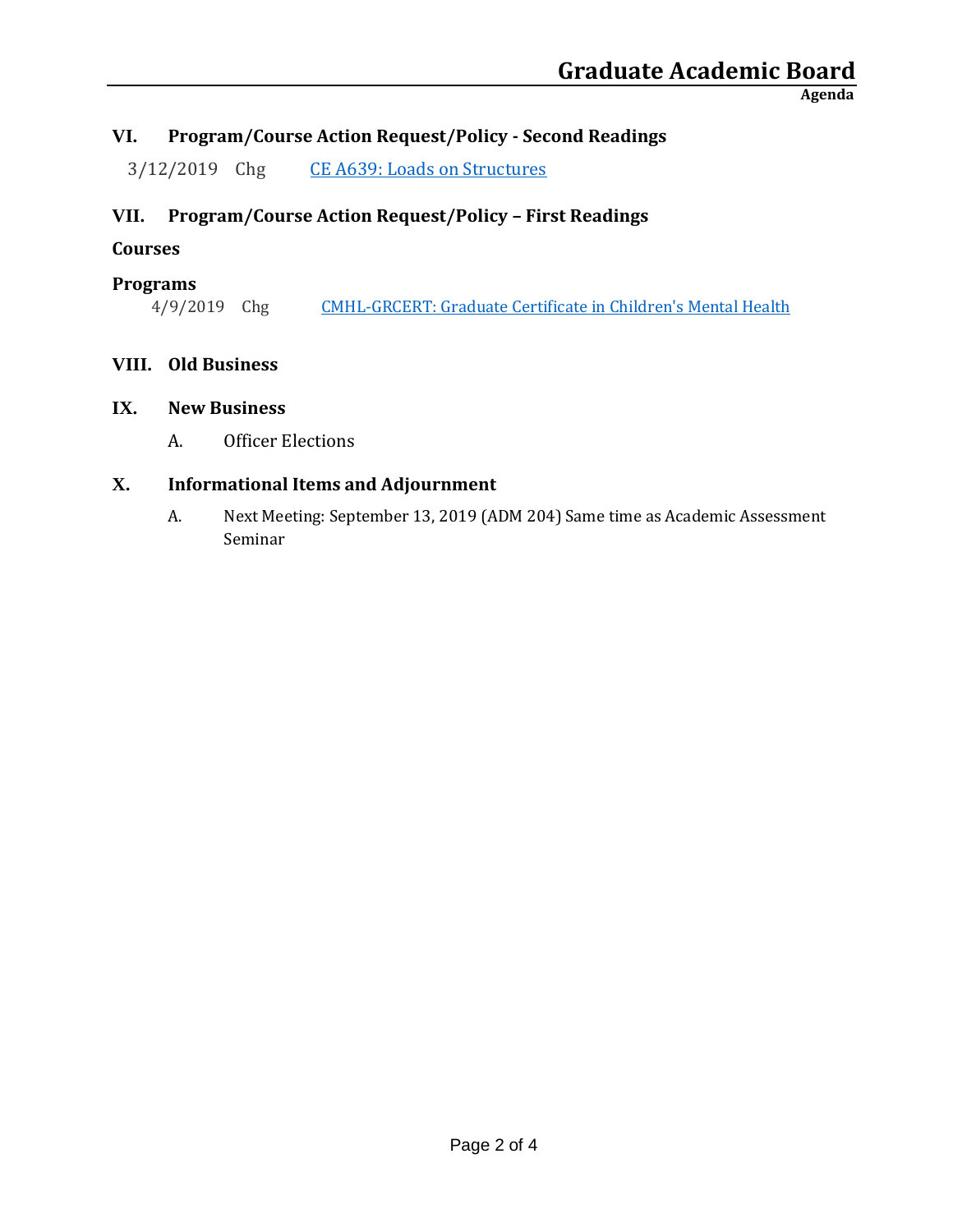#### **Summary April 12, 2019 9:30-11:30am Physical location: ADM 204**

**Join Zoom Meeting <https://zoom.us/j/820438112> +1 669 900 6833 Meeting ID: 820 438 112**

#### **XI. Roll Call**

[-] Vacant (FS) [X] Sam Thiru (CAS) [-] Vacant (CTC) [-] Vacant (CAS) [E] Cindy Knall (COH) [X] Carmen Guzman (Grad. St)

[-] Vacant (FS) [E] Yoshito Kanamori (CBPP) [E] Ruth Terry (LIB) [-] Vacant (FS, CAS) [X] Terry Nelson (CBPP) [X] Hsing-Wen Hu (SOEd)

[X] Greg Protasel, Chair (FS) [X] Anthony Paris (CoENG) [] Aspen Knight (Grad Student)

#### **Ex-Officio Members**

- [ ] Susan Kalina (OAA)
- [X] Lindsey Chadwell (Office of the Registrar)

[ ] Alyona Selhay, Colleen Cleland & Owen Tucker (Office of the Registrar, Publications and Scheduling)

- **XII. Approval of Agenda** *Approved.*
- **XIII. Approval of Meeting Summary** *Approved.*

#### **XIV. Administrative Reports (Written)**

- D. Vice Provost, Susan Kalina
- E. University Registrar, Lindsey Chadwell
- F. GAB Chair, Greg Protasel

#### **XV. General Information:**

- A. [Curricular Dates and Deadlines](https://www.uaa.alaska.edu/academics/office-of-academic-affairs/dates-and-deadlines.cshtml)
- B. [Curriculum Handbook](https://www.uaa.alaska.edu/academics/office-of-academic-affairs/curriculum/_documents/Curriculum%20Handbook%202-9-18.pdf)
- C. [BOR Chapter 10.04. Academic Programs](https://www.alaska.edu/bor/policy/10-04.pdf)
- D. [UAA Catalog](https://www.uaa.alaska.edu/students/registrar/catalogs/index.cshtml)